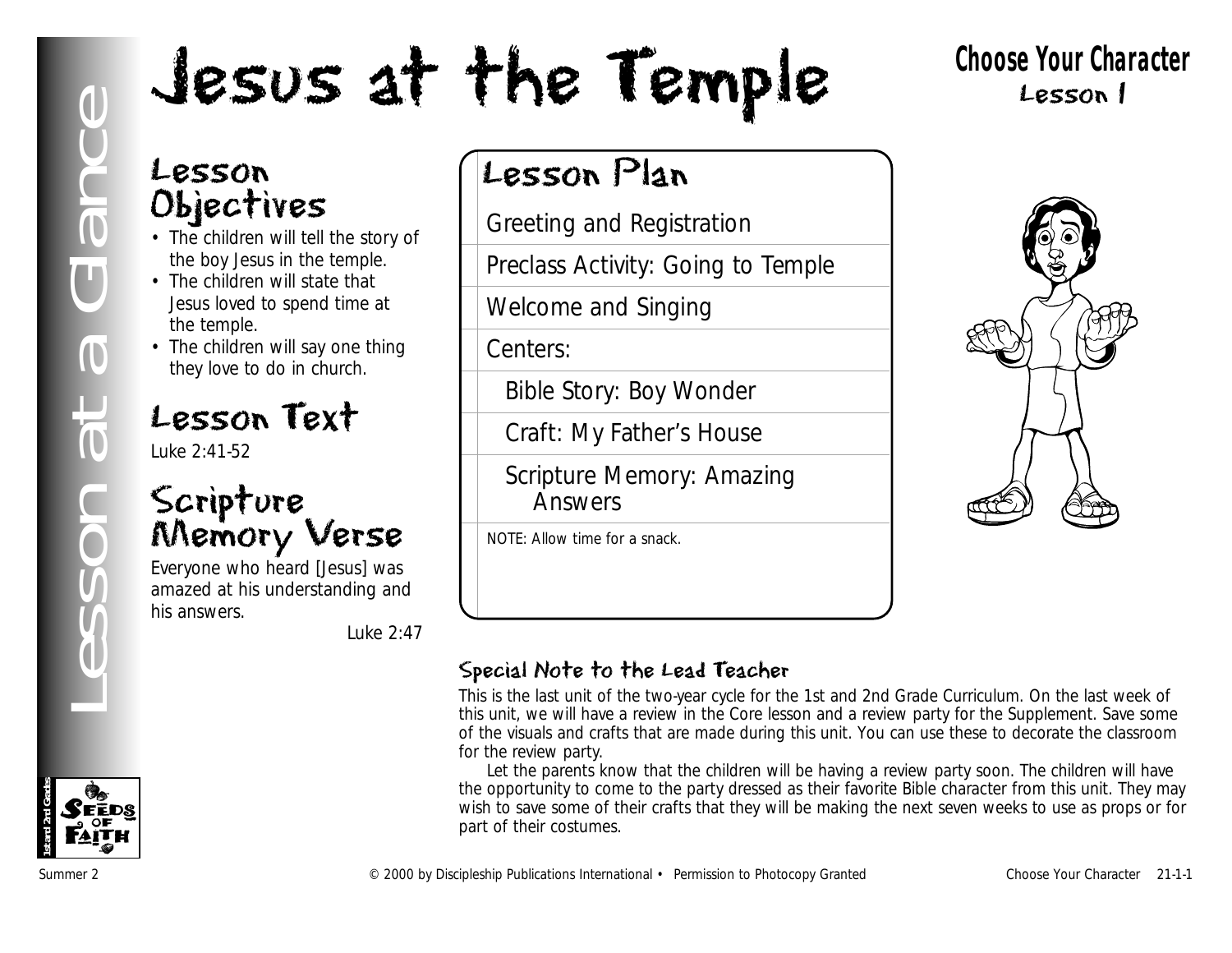

**G**<br>T

**II**<br><u>II</u>

U<br>V

**V**<br>I

**All** 

**TV** 

# Jesus at the Temple

# Going to Temple

The children will preview today's lesson as they prepare a scene for the Bible Story.

#### Materials

*For each child:*

- crayons or markers
- glue stick

*For the teacher:*

- banner paper, 4'
- brown construction paper, one 9" x 12" piece for every two children
- pencil
- scissors

• decorative items: material scraps, construction paper scraps *Reproducible Pages:*

• Page A, 1 copy for the teacher

# Preparation

- 1. Using a marker, prepare the banner paper by sketching a simple desert scene. Include a horizon line, sun, hills, palm tree.
- 2. Prepare a camel for each child as follows:
	- A. Cut out the camel stencil from your copy of Reproducible Page A. Disregard the Jesus and Mary/Joseph figures. These will be used in the Bible Story Center.
	- B. Fold the brown construction paper in half, making two 6" x 9" pieces of paper.
	- C. Trace the camel stencil onto the paper aligning the feet with the folded edge of the paper. Cut out the camel and then unfold the paper making two camels. Cut the camels at the feet to separate them.
- 3. Prepare additional scenic items as follows:
	- A. Cut a yellow construction paper circle for the sun.
	- B. Cut green construction paper leaves for the palm tree.
	- C. Using the camel stencil, cut a saddle for each camel's hump from the material scraps.

# Instructions

- 1. Greet the children as they arrive. Explain that today's lesson is the first lesson about different people in the Bible that they can learn from. Show the children the banner scene you prepared. Explain that this is how people traveled during Jesus' day.
- 2. Distribute the camels and saddles you prepared, glue sticks and crayons. Have the children glue the saddles onto their camels. Have them draw a face on their camels, and write their names on the camels' legs.

NOTE: Make sure their camels are all facing left and that they decorate the correct sides.

- 3. Starting at the right side of the banner paper, have the children take turns gluing their camels in a row or "caravan." See sample.
- 4. Distribute the decorative items. Have the children glue the sun in the background and leaves of the palm trees you prepared. Have them color in the background scene.
- 5. Give the banner caravan scene to the Bible Story teacher.

# Teacher Tips

- Please note that approximately eight camels will fit on a four-foot length of banner paper. Depending on your class size, you may want to layer the camels so that there are two or three slightly overlapping rows; or use additional pieces of banner paper.
- Trace and cut out some camels for children who may come late.



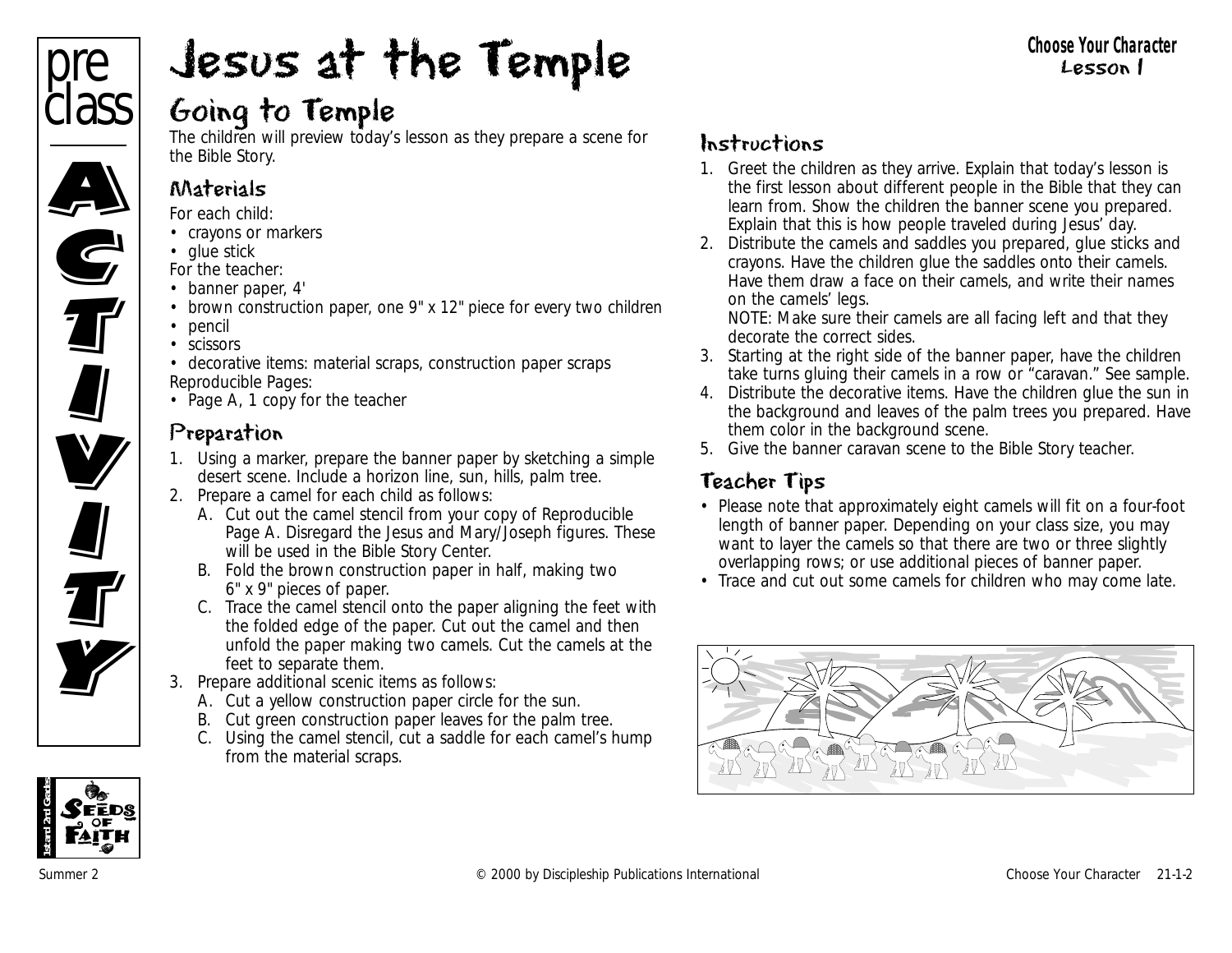# B

B

L

E

# Jesus at the Temple



T

O

R

# Boy Wonder

The children will learn the story of the boy Jesus in the temple.

#### Materials

*For the teacher:*

- camel banner from Preclass Activity
- colored markers
- glue or tape
- scissors

*Reproducible Pages:*

- Page A, 1 copy for the teacher
- Page B, 1 copy for the teacher

#### Preparation

- 1. Cut out and color the Jesus and Mary/Joseph pictures and the temple from your copies of Reproducible Pages A and B. NOTE: Disregard the cut and fold lines for the temple door. This will be used in the Craft Center. Disregard the camel as well.
- 2. Place a small circle of tape on the backs of the figures of the boy Jesus and his parents.
- 3. Glue the temple to the far right side of the banner so that the scene displays the camels walking away from the temple. See Figure A on the back of this Lesson Card.
- 4. Display this caravan banner against a wall where the children can see it during the story.
- 5. Practice presenting the Bible Story with enthusiasm.

# Introducing the Bible Story



Open your Bible to Luke 2. Tell the children that today's Bible Story comes from the New Testament book of Luke. Explain that today they will hear some amazing things about Jesus when he was a boy.

- *What do you like to do in your free time?*
- *What is one of your favorite places to go?*
- *Imagine that you are twelve years old. If you could spend three days alone—without your parents—in one place, where would you go and why?*



Tell the children that in today's lesson they are going to learn about something amazing that happened to Jesus when he was twelve years old.

# Presenting the Bible Story

Seat the children in a semi-circle around the caravan banner you have displayed. Tell the children to listen carefully as you read from today's Bible Story in Luke 2:41-52. Use the bracketed instructions to help you refer to the banner and the story figures you prepared.

*Every year [Jesus'] parents went to Jerusalem for the Feast of the Passover. When he was twelve years old, they went up to the Feast, according to the custom.* [Place the figures of Jesus and his parents near the temple on the banner. See Figure B.]

• *Does your family have a special place where you go every year?* (Take responses.)

Explain that every year Jesus' family went to Jerusalem for the Passover which was a special celebration or "holiday" for the Jews. The people traveled a long way to go to Jerusalem for the special feast. Suggest to the children that they have a special place that they visit every year at the holidays the way Jesus' family did for Passover.

*After the Feast was over, while his parents were returning home, the boy Jesus stayed behind in Jerusalem, but they were unaware of it.* [Ask a child to place the figure of Jesus' parents in the middle of the caravan, leaving Jesus at the temple. See Figure C.]

• *Did you ever go with your parents to a very crowded place and then get lost or separated from them? What happened? How did you feel?*

Explain that Jesus' parents were ready to return home after the celebration with the rest of the friends and family—but Jesus was not with them and they did not know it.

*Thinking he was in their company, they traveled on for a day.* [Ask a child to move the figures of Jesus' parents farther to the left, away from the temple.] *Then they began looking for him among their relatives and friends. When they did not find him, they went back to Jerusalem to look for him. After three days they found him in the temple courts, sitting among the teachers, listening to them and asking them questions.* [Ask a child to move the figures of Jesus' parents all around as if looking for Jesus. Bring them back to the temple and leave them there.]

• *How do you think that Jesus' parents felt during the three days that they were looking for him?* (afraid, upset, angry, confused, surprised, worried, etc.)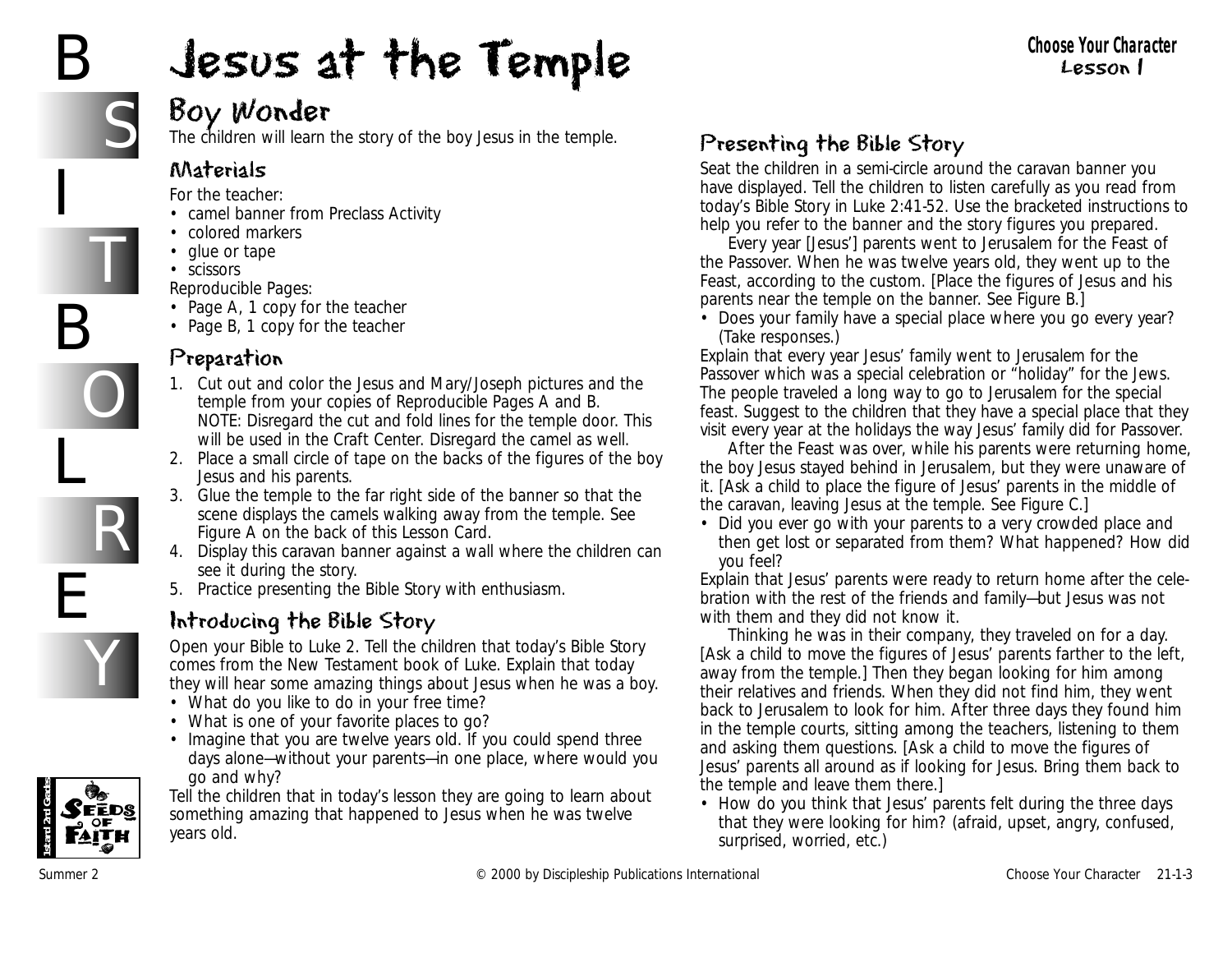- *Where did they finally find Jesus and what was Jesus doing?* (in the temple listening to the teachers and asking them questions) *Everyone who heard him was amazed at his understanding and his answers. When his parents saw him, they were astonished. His mother said to him, "Son, why have you treated us like this? Your father and I have been anxiously searching for you."*
- *Why were the people who heard Jesus amazed?* (He had good answers and showed amazing understanding.)
- *Have you ever seen a student in school who seemed to know more than the teacher? Have you ever been amazed at how smart another person was? Have you ever heard of a young child being called a "genius"?*

Explain that Jesus asked such good questions and had such incredible understanding of the Bible that the grown-ups around him were amazed at him! The people thought he was like a genius when it came to understanding God and the Scriptures. Tell the children that Jesus' parents were also very surprised to find Jesus talking with the adults in the temple with such confidence.

*"Why were you searching for me?" he asked. "Didn't you know I had to be in my Father's house?" But they did not understand what he was saying to them.* 

*Then he went down to Nazareth with them and was obedient to them. But his mother treasured all these things in her heart. And Jesus grew in wisdom and stature, and in favor with God and men.* [Ask a child to place the Jesus figure and his parents walking away from the temple. See Figure D.]

## Share and Tell

Remind the children that Jesus loved to be in his Father's house because God is his Father. As a boy of twelve years old, Jesus loved to listen to the teachers talk about God and the Scripture—and he loved to ask questions!

- *Do you love to come to church and listen to your teachers talk about the Bible?*
- *Do you love to ask questions?*
- *What do you love most about coming to church?*
- *Do you think that God wants you to love coming to church?*

Ask the children if they know someone that does not love to go to church that you could share this story with? Close with a prayer for the children to love coming to church.

# Teacher Tips

• If time permits, allow the children to take turns telling the story in their own words.











**Choose Your Character** Lesson 1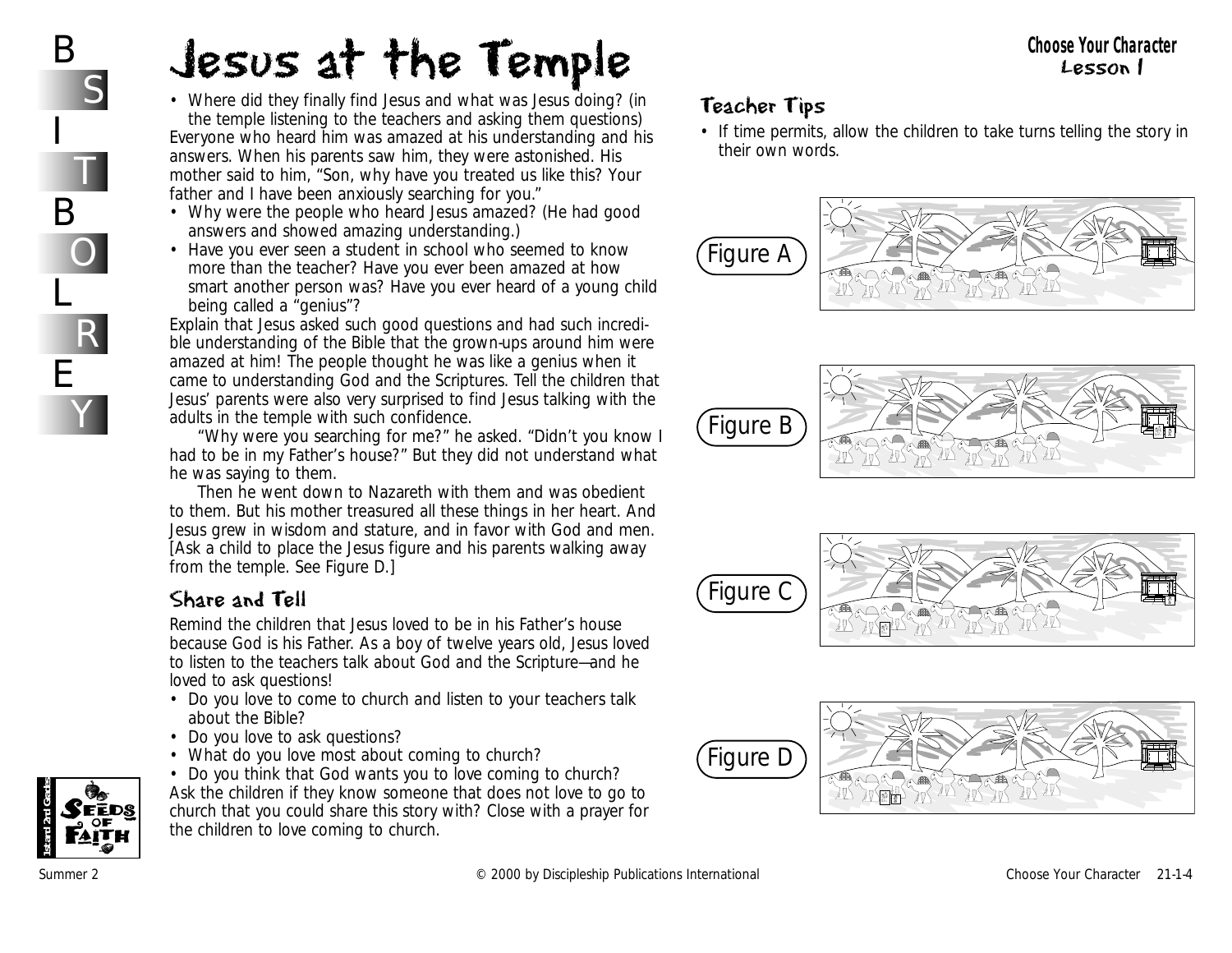# My Father's House

The children will make a craft depicting the events of the Bible Story.

#### Materials

*For each child:*

- 1 piece of tan construction paper, 9" x 12"
- glue stick
- scissors
- crayons or markers *For the teacher:*
- scissors

*Reproducible Pages:*

• Page C, 1 copy for each child

## Preparation

- 1. Cut out the temples from the copies of Reproducible Page C. Cut open the doors, and then fold back where indicated. See Figure A. NOTE: Save the Jesus and the Mary/Joseph pictures for the children to cut out during class.
- 2. Make a sample of the craft to show the children.

#### Instructions

- 1. Introduce today's activity: *In today's lesson, you are learning about how much Jesus loved spending time at the temple. He called the temple "my Father's house" because that was where he could go to learn more about his Father, God. He would talk with people there about the Scriptures. Do you know what we call God's house today?* (The church, the people of God) *We are going to make a craft showing Jesus spending time at God's temple.* Show the children your sample.
- 2. Distribute the temples, construction paper and the glue sticks. Have the children glue the temples to their papers, as shown in Figure B, being careful not to glue the doors to the paper. Temple. Show the children your sample.<br>
2. Distribute the temples, construction paper and the glue sticks.<br>
Have the children glue the temples to their papers, as shown in<br>
Figure B, being careful not to glue the doors to
	- 3. Distribute the Jesus and the Mary/Joseph pictures and scissors. Have the children cut out the pictures. Have them glue the Jesus picture inside the temple doors. Have them glue Mary and Joseph picture to the side of the temple, as shown in Figure C.
- 4. Distribute the crayons, and have the children color in the temple and the pictures. Have them color in a hilly landscape and a road where Mary and Joseph are walking. See Figure D.
- 5. Have the children write their names on their pictures.

#### Conclusion

*Why did Mary and Joseph have to come back to the temple? Do you think Jesus had fun at the temple? Yes, Jesus loved being in his Father's house.* Close with a prayer thanking God for giving us the church so we can be like Jesus in our Father's house.

# Teacher Tips

• Help the children draw a simple hilly landscape and road as needed.



**1st and 2nd Grades**

#### **Choose Your Character** Lesson 1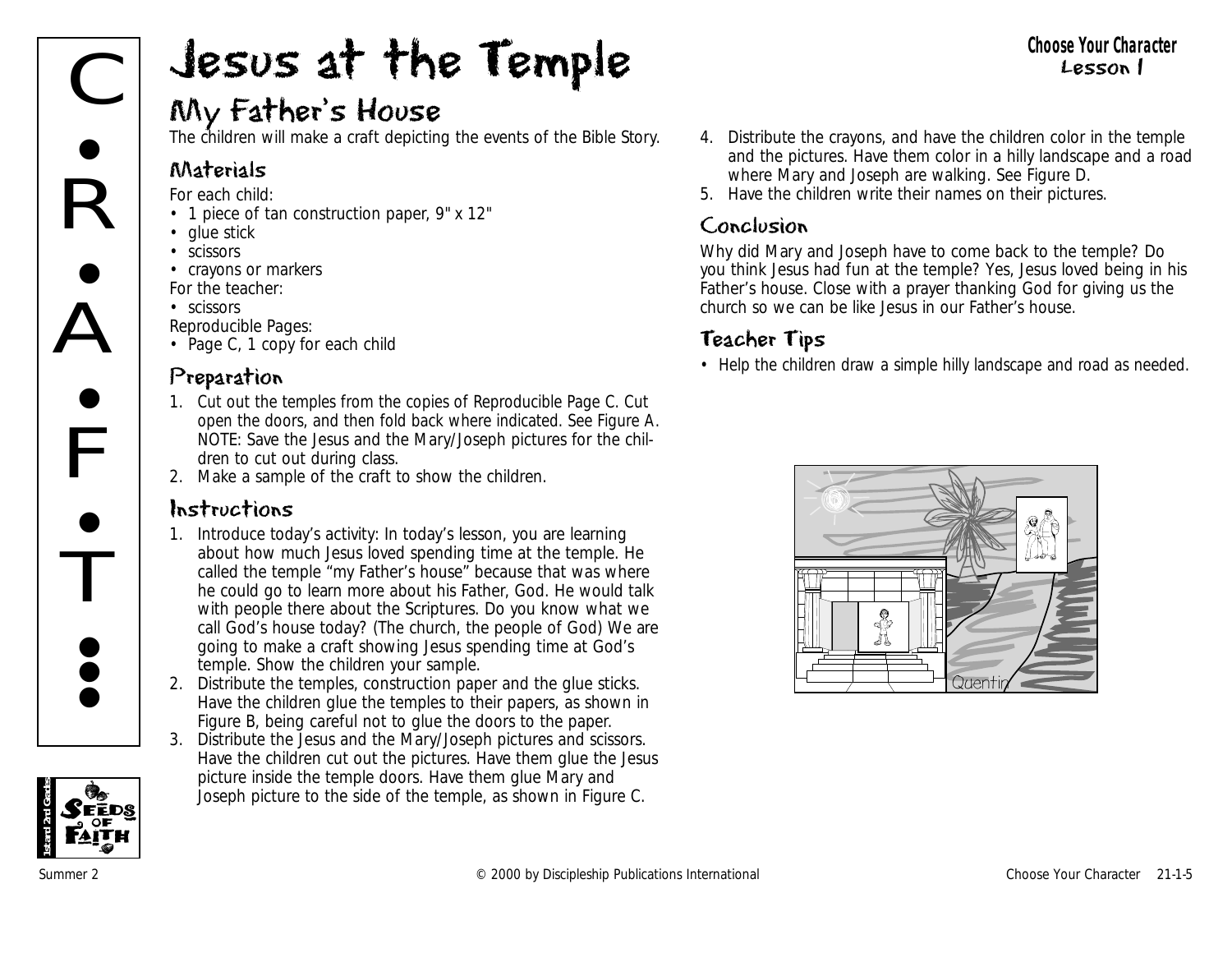

**1st and 2nd Grades**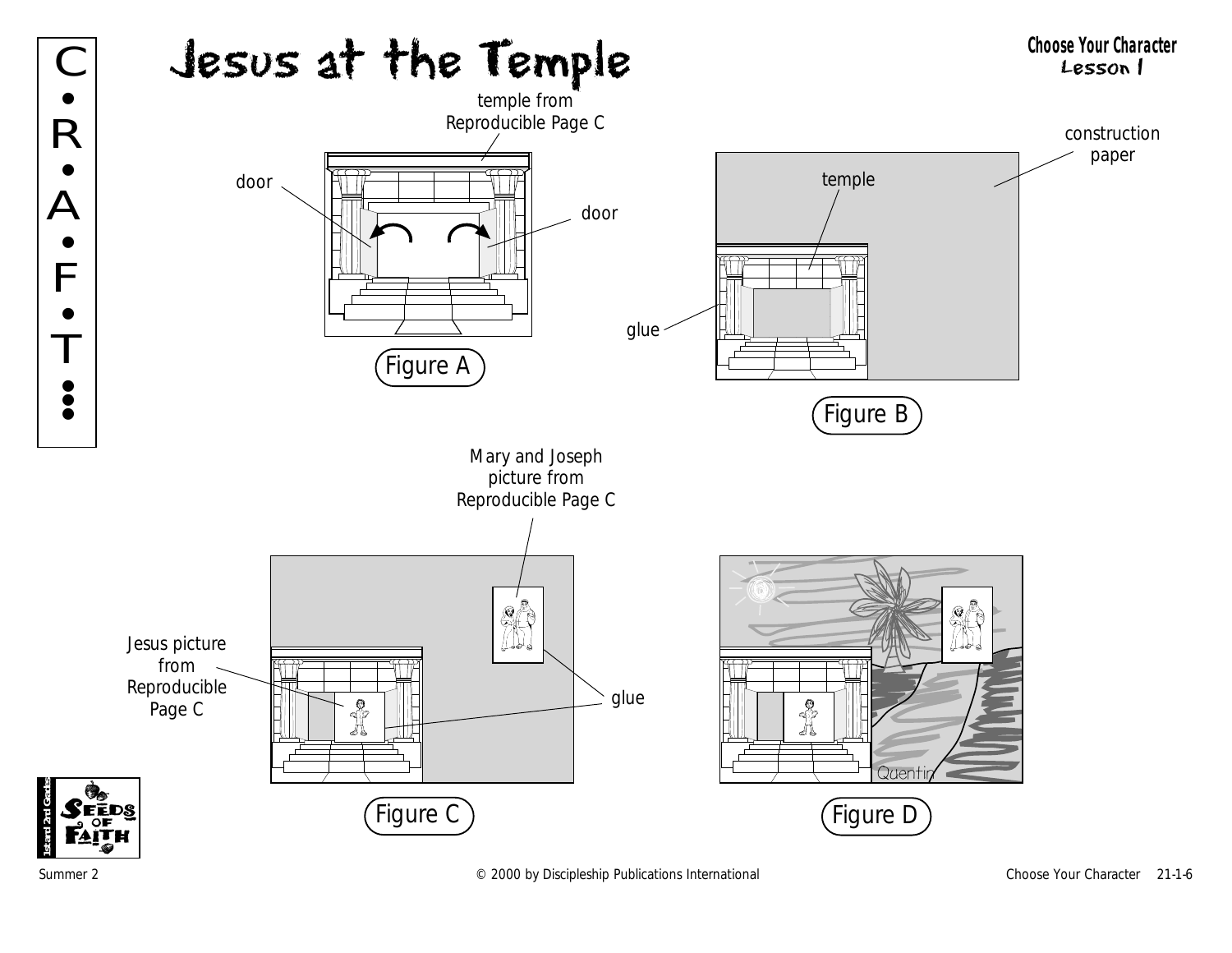

# Amazing Answers

The children will learn and memorize today's Scripture Memory Verse in this fun activity.

#### Scripture Memory Verse

Everyone who heard [Jesus] was amazed at his understanding and his answers. *Luke 2:47*

## Materials

*For the teacher:*

• 1 medium-sized plastic ball

#### Preparation

Practice leading this activity.

#### Instructions

- 1. Introduce today's activity: *In your Bible Story, you are learning that when Jesus was a boy of twelve years old, he loved to spend time at the temple! After coming to Jerusalem with his family to celebrate the Passover, Jesus stayed at the temple for three days—even after his parents had left the city! Jesus listened to the teachers and asked amazing questions. In your Scripture Memory Verse, you will learn what the people who heard Jesus thought about him.*
- 2. Show the children the Scripture Memory Verse on the back of this Lesson Card. Read it to the children three times while they follow along. Ask them to say it together with you three more times. Go around in a circle and say the verse together with each child.
- 3. Ask the children what they think about the fact that Jesus amazed everyone with this understanding. Remind the children that each time they learn a Scripture Memory Verse, they are becoming more and more like Jesus. Jesus had so many of the Scriptures memorized that he always knew the right one to use to help people understand more about God.
- 4. Tell the children that even at twelve years old, Jesus was an expert in the Scriptures—much the way many young people are experts in sports or in music or other areas today. Explain that

they will review and practice saying today's Scripture Memory Verse using a ball to help them become an expert in saying this verse from memory.

- 5. Show the children the ball. Tell the children that you are going to roll (or toss) the ball to a child who will repeat after you the words from today's verse. For example: To the first child, roll the ball and say: *Everyone who heard Jesus*. That child repeats after you and returns the ball. Roll it to the next child and say: *was amazed*. Do the same for the phrases "at his understanding" and "and his answers." Finally, roll the ball to a child and say the reference: *Luke 2:47.*
- 6. Repeat Step 5, using longer phrases, such as: *Everyone who heard Jesus was amazed.* And then: *at his understanding and his answers*. End with the reference. Do this so that each child has a chance to repeat after you.
- 7. Repeat Step 6, saying the entire verse and reference and then rolling the ball to a child to repeat after you. Do this until each child has a chance.
- 8. Roll the ball to a child and have him say the verse from memory. Then have the child roll the ball to another child to say the verse from memory. Encourage the children to help each other when they forget a word.

#### Conclusion

Ask the children how it makes them feel to know that Jesus loved to spend time in God's house, learning and talking about God. Close with a prayer for the children to love learning and talking about God this week.

# Teacher Tips

• If the children are seated on the floor, roll the ball to them. If they are seated in chairs in a circle, gently toss or bounce the ball to each one.

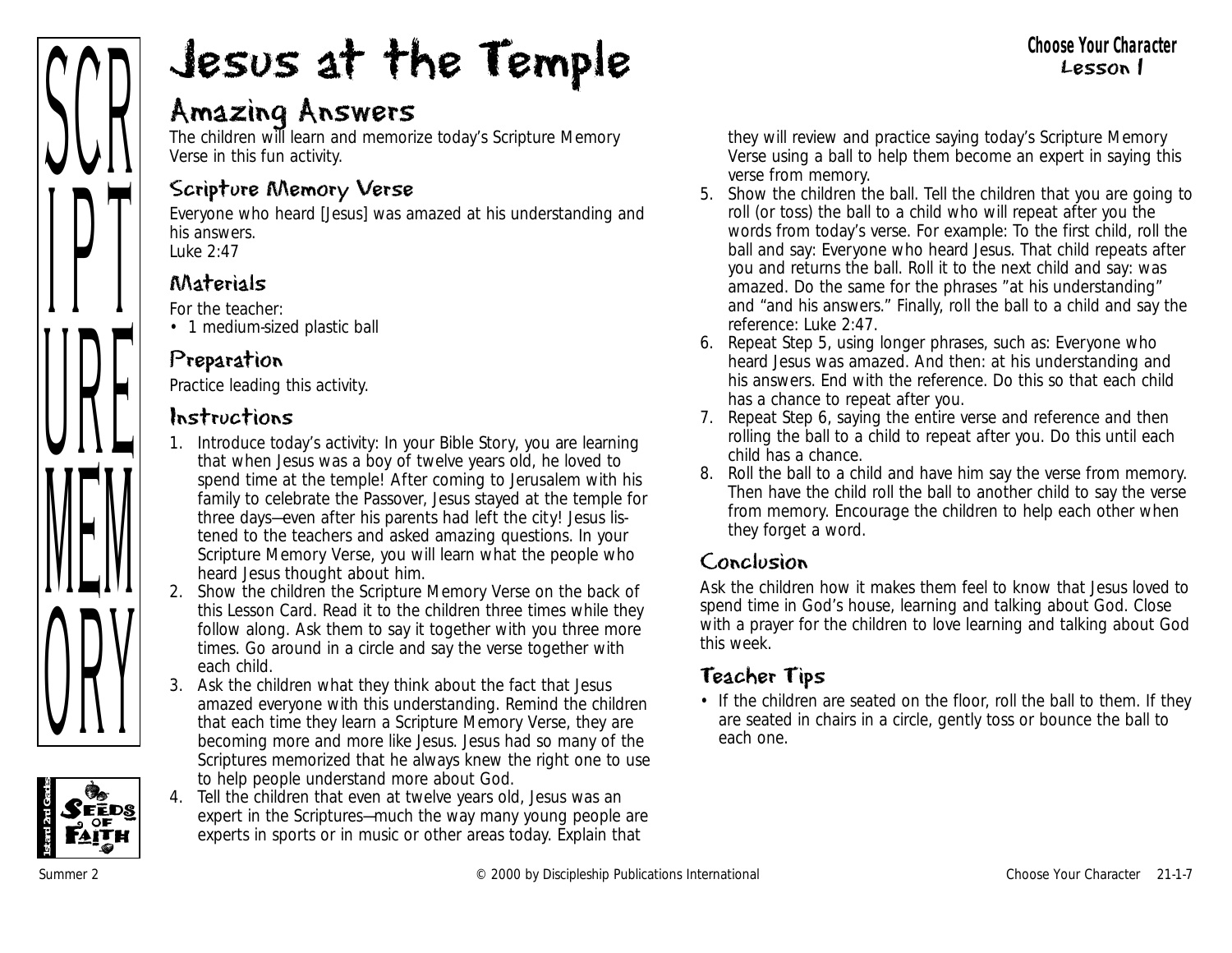

**Choose Your Character** Lesson 1

# Everyone who heard [Jesus] was amazed at his understanding and his answers. Luke 2:47



Summer 2 © 2000 by Discipleship Publications International Choose Your Character 21-1-8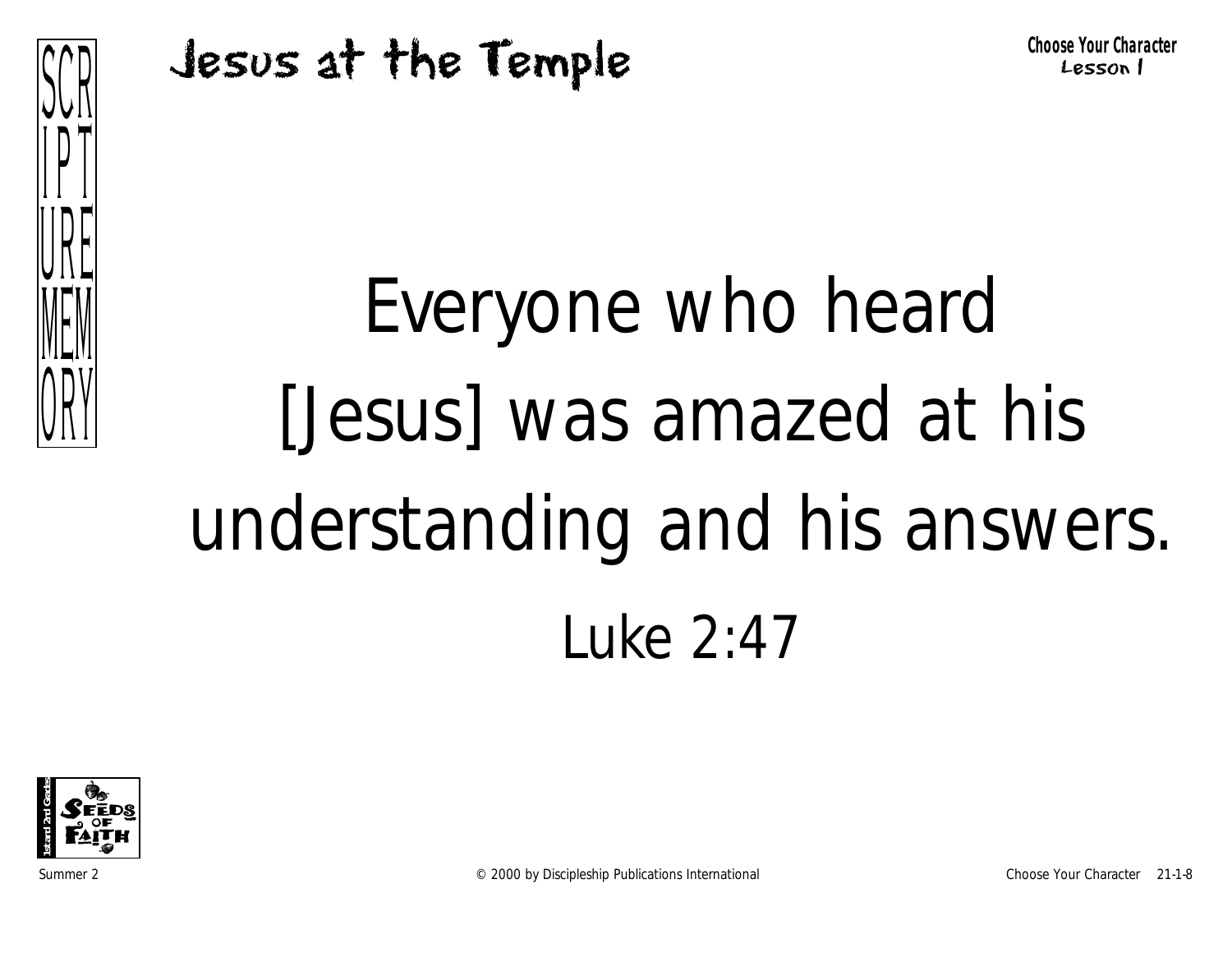#### **Choose Your Character** Lesson 1

# Lesson Objectives

- The children will tell the story of the boy Jesus in the temple.
- The children will state that Jesus loved to spend time at the temple.
- The children will say one thing they love to do in church.

# Lesson Text

# Scripture Memory Verse

# Lesson Plan

| R<br><b>UDS</b><br>UOS                                     | Lesson Objectives<br>• The children will tell the story of the boy Jesus in the temple.<br>• The children will state that Jesus loved to spend time at<br>the temple.<br>• The children will say one thing they love to do in church.<br>Lesson Text<br>Luke 2:41-52<br>Scripture Memory Verse<br>Everyone who heard [Jesus] was amazed at his understanding<br>and his answers.<br>Luke 2:47                                                                                                                                                         |                                                                                                  | Lesson Plan<br>Greeting and Registration<br>Preclass Activity: Travelin' Shoes<br>Welcome and Singing<br>Centers:<br>Life Application: A Day at the Temple                                                                                                                                                                                                                                                                                                                                                                                                                                                          |                                                                                                                                                                                                                                                                                                                                                                                                                    |  |
|------------------------------------------------------------|-------------------------------------------------------------------------------------------------------------------------------------------------------------------------------------------------------------------------------------------------------------------------------------------------------------------------------------------------------------------------------------------------------------------------------------------------------------------------------------------------------------------------------------------------------|--------------------------------------------------------------------------------------------------|---------------------------------------------------------------------------------------------------------------------------------------------------------------------------------------------------------------------------------------------------------------------------------------------------------------------------------------------------------------------------------------------------------------------------------------------------------------------------------------------------------------------------------------------------------------------------------------------------------------------|--------------------------------------------------------------------------------------------------------------------------------------------------------------------------------------------------------------------------------------------------------------------------------------------------------------------------------------------------------------------------------------------------------------------|--|
| $\boldsymbol{v}$<br>$\psi$                                 |                                                                                                                                                                                                                                                                                                                                                                                                                                                                                                                                                       |                                                                                                  | <b>Game: Great Times</b><br>Bible Skills: Look It up in Luke!<br>NOTE: Allow time for a snack.                                                                                                                                                                                                                                                                                                                                                                                                                                                                                                                      |                                                                                                                                                                                                                                                                                                                                                                                                                    |  |
| ❤<br>Seeds<br>- ор<br>Гајтн<br>pre<br>class<br>ふのゴマニア<br>Ÿ | Travelin' Shoes<br>The children will review this week's Bible<br>Story as they make sandals to remind them<br>of Jesus' trip to the temple.<br>Materials<br>For each child:<br>• glue stick<br>• 2 pieces of yarn, each 20"<br>For the teacher:<br>• masking tape<br>· single hole punch<br>• scissors<br>Reproducible Pages:<br>• Page D, 2 copies for each child<br>(optional - heavy, brown paper)<br>Preparation<br>1. Cut two 20" pieces of yarn for each child.<br>2. Wrap a small piece of masking tape at<br>both ends of each piece of yarn. | of all the sandals.<br>the children.<br>Instructions<br>your sample sandals.<br>of both sandals. | 3. For each child, cut out the two sandals<br>and one of each text box from the<br>copies of Reproducible Page D. Punch<br>the holes where indicated on the straps<br>4. Make a sample of the sandals to show<br>1. Greet the children as they arrive. Remind<br>them that they are learning about the<br>boy Jesus at the temple. Show them<br>2. Give each child two sandals and two text<br>boxes. Have them turn one sandal over<br>so that it is a sandal for the left foot.<br>Have the children glue one text box to<br>each sandal and then fold up the straps<br>3. Distribute the yarn. Help the children | lace the yarn through the holes and then<br>tie their sandals.<br>Teacher Tips<br>• Some of the children will probably need<br>help lacing.<br>sandals<br>yarn<br>RH P<br>ৎ∏ഉ<br>$\infty$<br>०∦०<br>$\overrightarrow{AB}$<br>$\overline{\mathcal{P}}$<br>[Jesus] in th<br>sitting amon<br>the teachers<br>listening to<br>listening to<br>them question<br>them question<br>text boxes from<br>Reproducible Page D |  |
| Summer 2                                                   |                                                                                                                                                                                                                                                                                                                                                                                                                                                                                                                                                       |                                                                                                  | © 2000 by Discipleship Publications International • Permission to Photocopy Granted                                                                                                                                                                                                                                                                                                                                                                                                                                                                                                                                 | Choose Your Character 21-1-9                                                                                                                                                                                                                                                                                                                                                                                       |  |

# **1st and 2nd Grades**

# Travelin' Shoes

# pre class  $\overline{\mathbf{A}}$ A)<br>C

- *For each child:* • glue stick • 2 pieces of yarn, each 20" *For the teacher:*
	- masking tape

- single hole punch
- scissors

# Preparation

- 1. Cut two 20" pieces of yarn for each child.
- 2. Wrap a small piece of masking tape at
- both ends of each piece of yarn.
- 3. For each child, cut out the two sandals and one of each text box from the copies of Reproducible Page D. Punch the holes where indicated on the straps of all the sandals.
- 4. Make a sample of the sandals to show the children.

# Instructions

- 1. Greet the children as they arrive. Remind them that they are learning about the boy Jesus at the temple. Show them your sample sandals.
- 2. Give each child two sandals and two text boxes. Have them turn one sandal over so that it is a sandal for the left foot. Have the children glue one text box to each sandal and then fold up the straps of both sandals.
- 3. Distribute the yarn. Help the children

# Teacher Tips

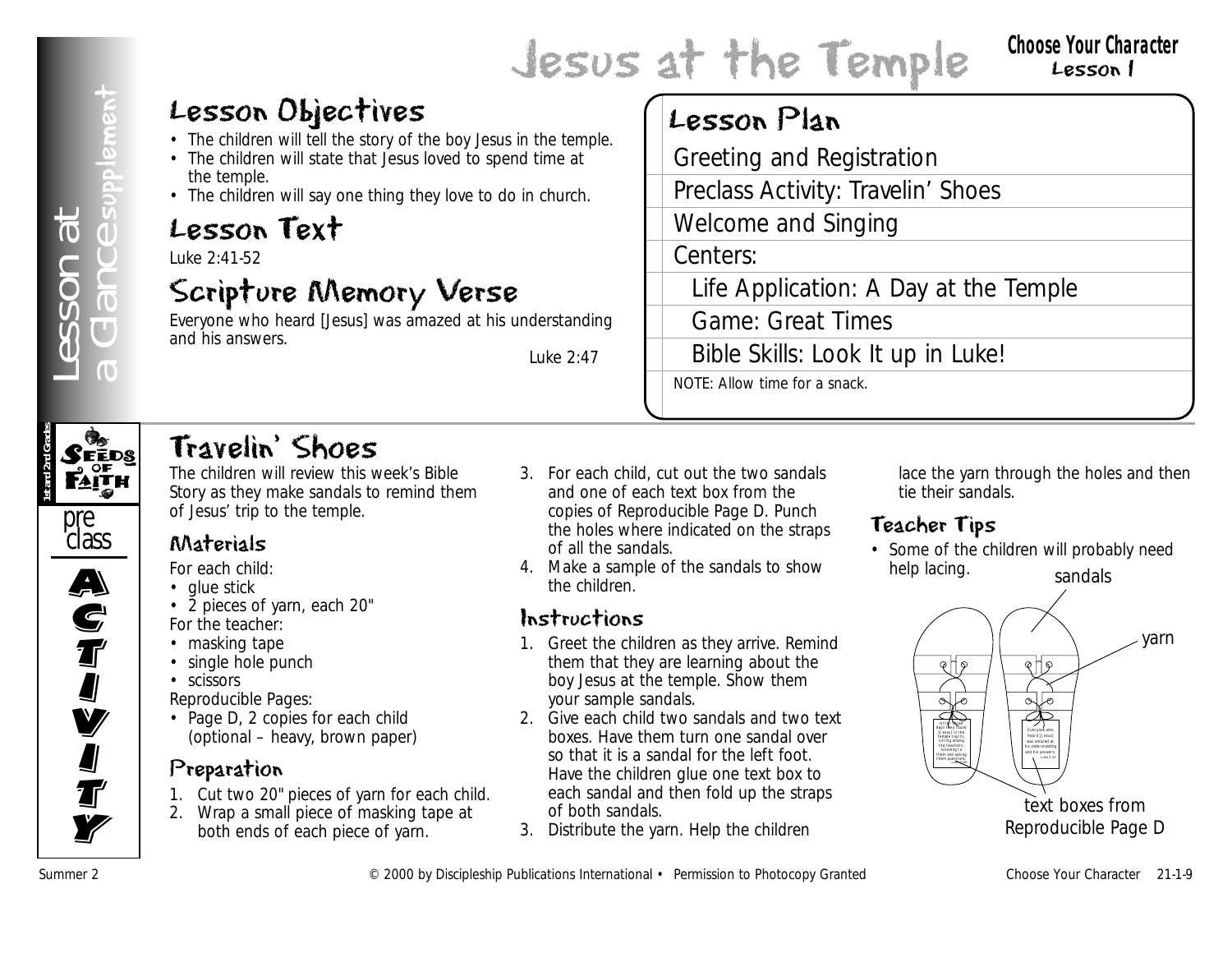LIFE

Ä

**P** 

P

Ļ

I

 $\frac{1}{2}$ 

 $\widecheck{\mathrm{A}}$ 

T

I

 $\dot{Q}$ 

 $\overline{\textsf{N}}$ 

# supplement **Lesus at the Temple** choose Your Character

# Lesson 1

# A Day at the Temple

The children will review this week's Bible Story as they think of things that they love to do in church.

# Materials

*For the teacher:*

• large writing surface

## Preparation

Practice leading this activity with emphasis and enthusiasm.

# Reviewing the Bible Story

Read the passage below as the children listen. Tell them that it is Luke 2:41-52. When you are finished, read it again, pausing before each underlined word to have the children say the missing word.

*Every year [Jesus'] parents went to Jerusalem for the Feast of the Passover. When he was twelve years old, they went up to the Feast, according to the custom. After the Feast was over, while his parents were returning home, the boy Jesus stayed behind in Jerusalem, but they were unaware of it. Thinking he was in their company, they traveled on for a day. Then they began looking for him among their relatives and friends. When they did not find him, they went back to Jerusalem to look for him. After three days they found him in the temple courts, sitting among the teachers, listening to them and asking them questions. Everyone who heard him was amazed at his understanding and his answers. When his parents saw him, they were astonished. His mother said to him, "Son, why have you treated us like this? Your father and I have been anxiously searching for you."* 

*"Why were you searching for me?" he asked. "Didn't you know I had to be in my Father's house?" But they did not understand what he was saying to them.* 

*Then he went down to Nazareth with them and was obedient to them. But his mother treasured all these things in her heart. And Jesus grew in wisdom and stature, and in favor with God and men* (Luke 2:41-52, underline added).

- *Why do you think that Jesus wanted to be in the temple for three days?* (he wanted to hear about God, talk to God, learn about God)
- *What did Jesus do?* (listened to the teachers, asked questions)
- *How do you think Jesus felt about spending time in the temple?* (loved it)

# Life Application

Tell the children that when Jesus was a boy, he loved to hear and talk about God because God was his Father (and still is!). Explain that Jesus stayed at the temple, which was the place where people came to worship God.

• *What are some different things that you do in church?* (hear about God, learn the Bible, pray, make crafts, play games, sing songs, have snacks, talk with friends, ask questions, etc.)

• *What is one thing that you love to do in church?* (Take responses.) On the large writing surface, write the words "A Day at the Temple." Tell the children that they are going to plan one day in church. Ask them to think about what they would want to do if they were going to spend an entire day in church. Using their ideas and responses, plan a day's worth of activities. Be creative with their ideas, making sure to keep the focus on God and the Bible.

#### Conclusion

Ask the children how they would feel if they really could spend an entire day at church doing the things they planned. Ask them how it makes them feel to know that Jesus spent three days in the temple and he loved it! Close with a prayer for the children to love church.

# Teacher Tips

• Write the children's ideas on paper and save them for a Jubilee or a special day when the children will be together for an extended period of time.

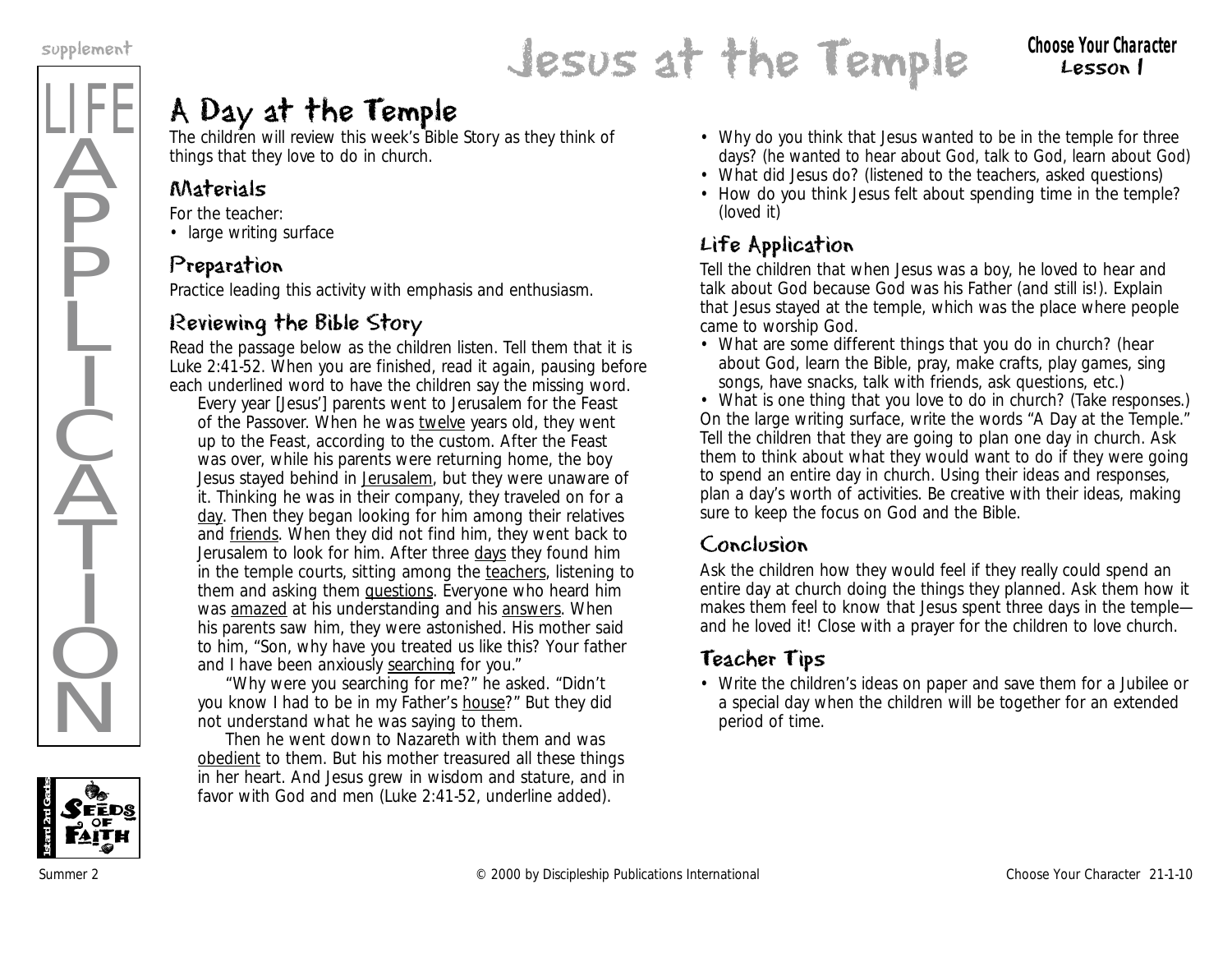G

AN A

M

K<br>E

# supplement **Jesus at the Temple** choose your character

Lesson 1

# Great Times

The children will review key ideas from this week's lesson as they play this game.

## Materials

- *For each child:*
- marker
- *For the teacher:*
- 1 die (from a pair of dice)
- 1 piece of poster board, 22" x 28"
- 36 pieces of construction paper, 3" x 3"
- 2 different, small, flat objects
- glue stick
- scissors
- markers
- ruler
- score pad and pencil
- *Reproducible Pages:*
- Page E, 1 copy for the teacher

# Preparation

- 1. Cut out the thirty-six squares of construction paper. Write on these squares six each of the following numbers: 1, 2, 3, 4, 5, 6.
- 2. Cut out the six question squares from your copy of Reproducible Page E.
- 3. Using the diagram on the back of this Lesson Card, construct a game board using the construction paper squares and the question squares.
- 4. Practice leading this activity.

## Instructions

1. Introduce today's activity: *In your Bible Story this week, you learned that when Jesus was twelve years old he loved to spend time at the temple! After coming to Jerusalem with his family to celebrate the Passover, Jesus stayed at the temple for three days—even after his parents had left the city! Jesus listened to the teachers and asked amazing questions. In this game, you will review important ideas from the story and think of things that you love to do in church.* 

- 2. Show the children the game board that you prepared with the numbered squares covering the spaces. Explain that in this game they will have a chance to answer questions and do things that they do in church.
- 3. Divide the children into two teams, being careful to mix the children who did not hear this week's Bible Story with those who did. Give each team a small, flat object for a game piece.
- 4. Choose a team and a player to go first. Have the child roll the die. Tell the child to place his team's game piece on any piece of paper on the game board that matches the number he rolled. Have the child remove the piece of paper before placing his game piece to read what is written on the game board underneath. Offer help to the children who have difficulty reading.
- 5. Tell the child that he may work together with his team to answer the question or do what is described on the game board. If he is successful, his team will earn the number of points on the piece of paper. Keep score for both teams.
- 6. Have the next team choose a player to roll the die. The game continues until all the numbered squares have been uncovered. NOTE: If a child rolls a number that is no longer on the board, he may roll a second time. If he still does not match a number on the board, game play goes to the next team.
- 7. After all the numbered squares have been removed, total the points and encourage both teams for participating.

## Conclusion

Remind the children that Jesus loved to go to the temple to hear and talk about God. Ask the children how it makes them feel to know that even as a boy Jesus loved to listen to his teachers and ask them questions. Close with a prayer for the children to love being in church as much as Jesus loved being in the temple.

# Teacher Tips

• Adapt this game to best suit the needs of your group. For example; if your class is not familiar with a song or activity mentioned in this game, then use one that they do know.

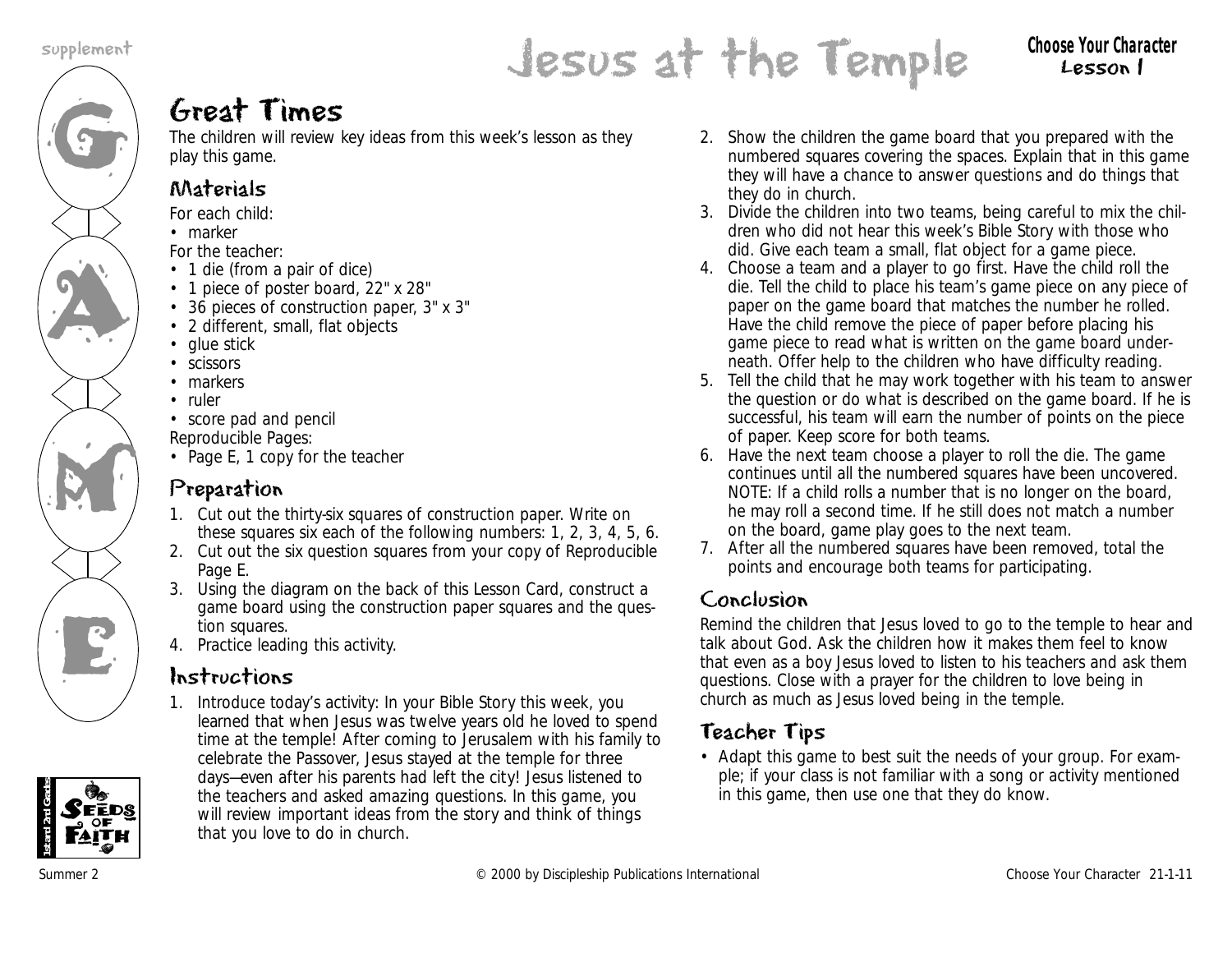



To construct the game board:

- 1. Draw thirty-six squares (3" x 3") on the poster board, as shown in Figure A.
- 2. Glue the six question squares (from Reproducible Page E) on six different game board squares. See Figure A.
- 3. Write each of the following statements six times on six different squares, as shown in Figure B.
	- Give a hug to three people.
	- Tell two people you love them.
	- Sing "Jesus Loves Me" together with another teammate.
	- Tell two people that God loves them.
	- Ask one person from class for their phone number so you can call them this week.
- 4. Cover all the squares on the game board in random order with the numbered squares you prepared. See Figure C.

| Ask one person<br>from class for<br>their phone<br>number so you<br>can call them<br>this week     | Sing "Jesus<br>Loves Met<br>together<br>with another<br>teammate                                                      | Tell two<br>people that<br>God loves<br>them                                                      | Tell two<br>people you<br>love them                                                    | Yes or No?<br>Jesus' family fitzwird to<br>the city of Jerusalem to<br>celebrate the Passawe?  | Tell two<br>people that<br>God loves<br>them                                                                            |
|----------------------------------------------------------------------------------------------------|-----------------------------------------------------------------------------------------------------------------------|---------------------------------------------------------------------------------------------------|----------------------------------------------------------------------------------------|------------------------------------------------------------------------------------------------|-------------------------------------------------------------------------------------------------------------------------|
| Give a hug<br>to three<br>people.                                                                  | Yes or Not<br>blina' naverby hard trackled<br>for one day before they<br>realized that Joseph and<br>and sales them." | Tell twn<br>people you<br>love them                                                               | Sing "Jesus<br>Loves Met<br>together<br>with another<br>teammate                       | Give a hug<br>to three<br>people.                                                              | Ask one person<br>from class for<br>their phone<br>number so you<br>can call them<br>this week                          |
| Sing "Jesus<br>Lowis Mer<br>together<br>with another<br>teammate                                   | Give a hug<br>to three<br>people.                                                                                     | Ask one person<br>from class for<br>their phone<br>number so you<br>can call them<br>this week    | Yes or No?<br>When Jesus' parents<br>cally found Jose, he was<br>hidro in an old tien. | Sing "Jesus<br>Loves Met<br>together<br>with another<br>teammate                               | Give a hug<br>to three<br>people.                                                                                       |
| Tell two<br>people that<br>God loves<br>them                                                       | Tell twn<br>people you<br>love them                                                                                   | Ask one person<br>from class for<br>their phone<br>number so you<br>can call them<br>this week    | Tell twn<br>people you<br>love them                                                    | Tell twn<br>people that<br>God Inves<br>them                                                   | Give a hug<br>to three<br>people.                                                                                       |
| Yes or Not<br>Inux' garents found him<br>in the formale courts after<br>searching for thirty days. | Ask one person<br>from class for<br>their phone<br>number so you<br>can call them.<br>this week                       | Give a hug<br>to three<br>people.                                                                 | Sing "Jesus<br>Loves Me*<br>together<br>with another<br>teammate                       | Ask one person<br>from class for<br>their phone<br>number so you<br>can call them<br>this week | Tell two<br>people you<br>love them                                                                                     |
| Sing "Jesus<br>Lowis Mer<br>together<br>with another<br>teammate                                   | Tell twn<br>people that<br>God Inves<br>them                                                                          | Yes or No?<br>The people who heard<br>Joua were amazed at<br>his understanding and<br>his amount. | Tell twn<br>people you<br>love them                                                    | Tell twn<br>people that<br>God loves<br>them                                                   | Yes or No?<br>itsus obeyed his parents.<br>and returned home with<br>then after they found him<br>In the temple courts. |





Summer 2 © 2000 by Discipleship Publications International Choose Your Character 21-1-12

Lesson 1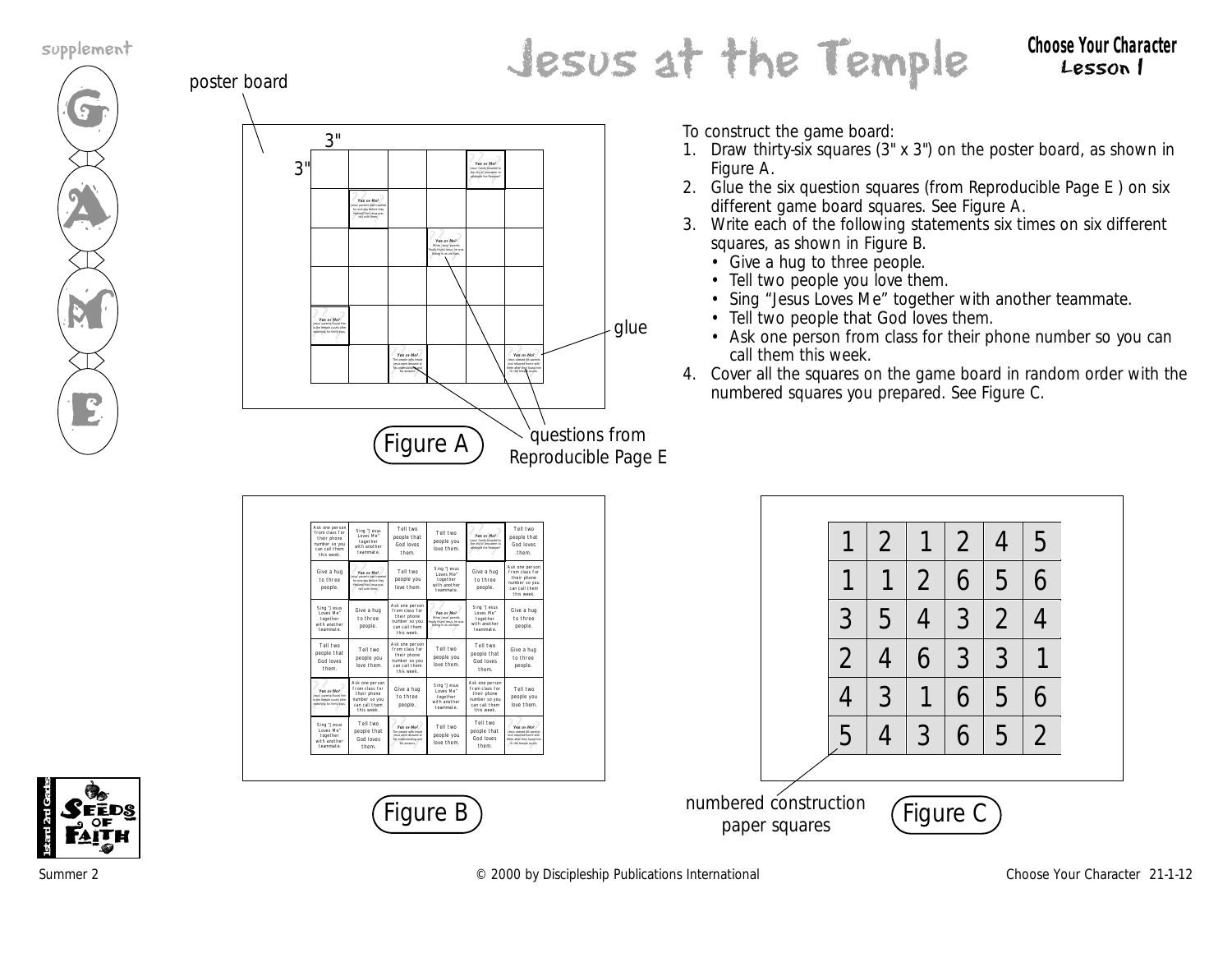

# supplement **Jesus at the Temple** choose your character

# Lesson 1

# Look It up in Luke!

The children will look up information about the gospel of Luke.

#### Materials

- *For each child:*
- pencil
- *Reproducible Pages:*
- Page F, 1 copy for each child

## Preparation

Complete the activity on your copy of Reproducible Page F.

## Instructions

- 1. Introduce today's activity: *This week your Bible Story came from the New Testament book—or gospel—of Luke. You learned that when Jesus was twelve years old he loved to spend time at the temple hearing and talking about God. Today, disciples come together in church to learn about God. In our activity, we are going to learn about the book of Luke.*
- 2. Help the children to each find a partner. Make sure that each pair of children has a Bible. Distribute the copies of Reproducible Page F and pencils.
- 3. Tell the children that on their pages are questions about the book of Luke. Explain that the answers to the questions are in a box at the bottom of the page. Tell them that they must look up the answers in their Bibles and then match them with the corresponding answer in the box.
- 4. Tell the children to work together to find their answers. When all the children are finished, review their answers using the Answer Key on the back of this Lesson Card.

## Variations

This activity can be adapted and used in a number of different ways to best meet the skill level of your group. The following are in order from least to most challenging:

- Do the activity all together as one group. Wait until all the children have found the answers and fill them in together.
- Divide the group in two groups or teams. Let them compete for time and accuracy.
- Let the children compete with a partner for time and accuracy.
- Let the children compete individually for time and accuracy. NOTE: In the case where the children take a more challenging or competitive option, provide some small prize or reward for all the

children to encourage them in their efforts.

#### Conclusion

Ask the children how difficult they think it would be to write a book about Jesus' life. Explain that Luke is one of four gospels that tell the story of Jesus' life. Encourage them to read the book of Luke at home with a parent or older brother or sister. Close with a prayer thanking God for the Bible.

# Teacher Tips

• If you offer candy as a prize, make sure to obtain parental permission first.

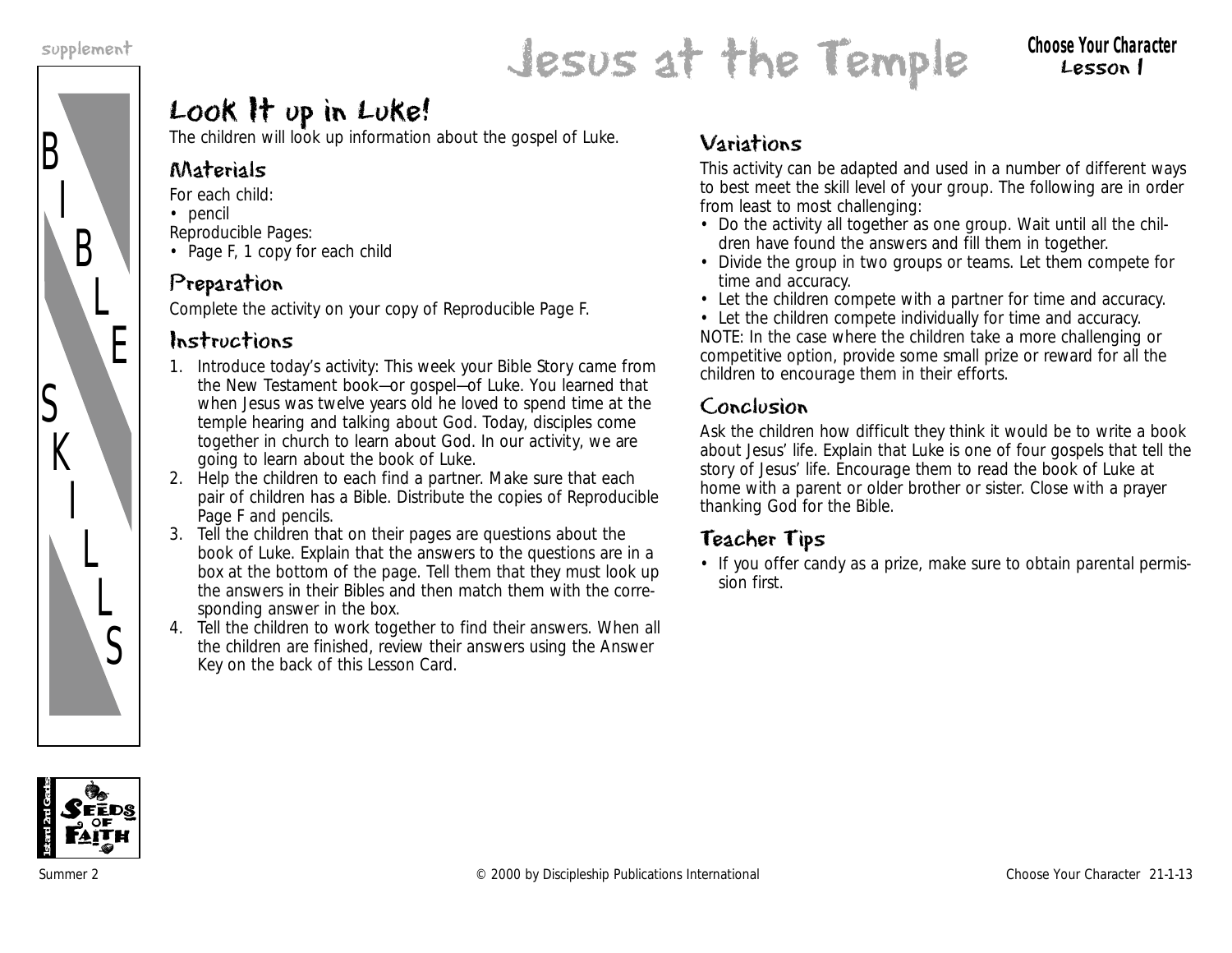

L E

B I B

S K

> I L L S

# supplement **Jesus at the Temple** choose your character

|                                                                                                                                                                     |                                                                            |                    | Look It up in Luke. Look It up in Luke. Look It up in Luke. Look It up in Luke. Look It up in Luke. Look It up in Luke. Lo |
|---------------------------------------------------------------------------------------------------------------------------------------------------------------------|----------------------------------------------------------------------------|--------------------|----------------------------------------------------------------------------------------------------------------------------|
|                                                                                                                                                                     |                                                                            | Look It up in Luke |                                                                                                                            |
|                                                                                                                                                                     | Instructions: Fill in the blanks with a word or number from the box below. | Answer Key         |                                                                                                                            |
|                                                                                                                                                                     |                                                                            |                    |                                                                                                                            |
| Luke comes after Mark                                                                                                                                               |                                                                            |                    |                                                                                                                            |
| n Luk<br>Luke comes before ___ John                                                                                                                                 |                                                                            |                    |                                                                                                                            |
|                                                                                                                                                                     |                                                                            |                    |                                                                                                                            |
|                                                                                                                                                                     |                                                                            |                    |                                                                                                                            |
| $\frac{24}{\frac{3}{2}}$ Luke has $\frac{24}{\frac{3}{2}}$ chapters.<br>Luke 24 has $\frac{53}{\frac{3}{2}}$ verses.<br>Luke 5 has $\frac{39}{\frac{9}{2}}$ verses. |                                                                            |                    |                                                                                                                            |
|                                                                                                                                                                     |                                                                            |                    |                                                                                                                            |
|                                                                                                                                                                     |                                                                            |                    |                                                                                                                            |
| ook It<br>Luke 1 has $\frac{80}{1}$ verses.                                                                                                                         |                                                                            |                    |                                                                                                                            |
| Luke 2:42 says:                                                                                                                                                     | When he was $\frac{f}{f}$ welve years old, they went up to the Feast,      |                    |                                                                                                                            |
|                                                                                                                                                                     | according to the custom.                                                   |                    |                                                                                                                            |
|                                                                                                                                                                     |                                                                            |                    |                                                                                                                            |
| Luke 2:46 says:                                                                                                                                                     | After $\tt{three}$ days they found him in the temple courts, sitting       |                    |                                                                                                                            |
|                                                                                                                                                                     |                                                                            |                    | among the teachers, listening to them and asking them questions.                                                           |
| Mark<br>24                                                                                                                                                          | John<br>39                                                                 | three<br>53        | twelve<br>80                                                                                                               |
|                                                                                                                                                                     |                                                                            |                    |                                                                                                                            |



p in Luke. Look It up in Luke. Look It up in Luke. Look It up in Luke. Look It up in Luke. Look It up in Luke. Look It<br>Pup in Luke. Look It up in Luke. Look It up in Luke. Look It up in Luke. Look It up in Luke. Look It up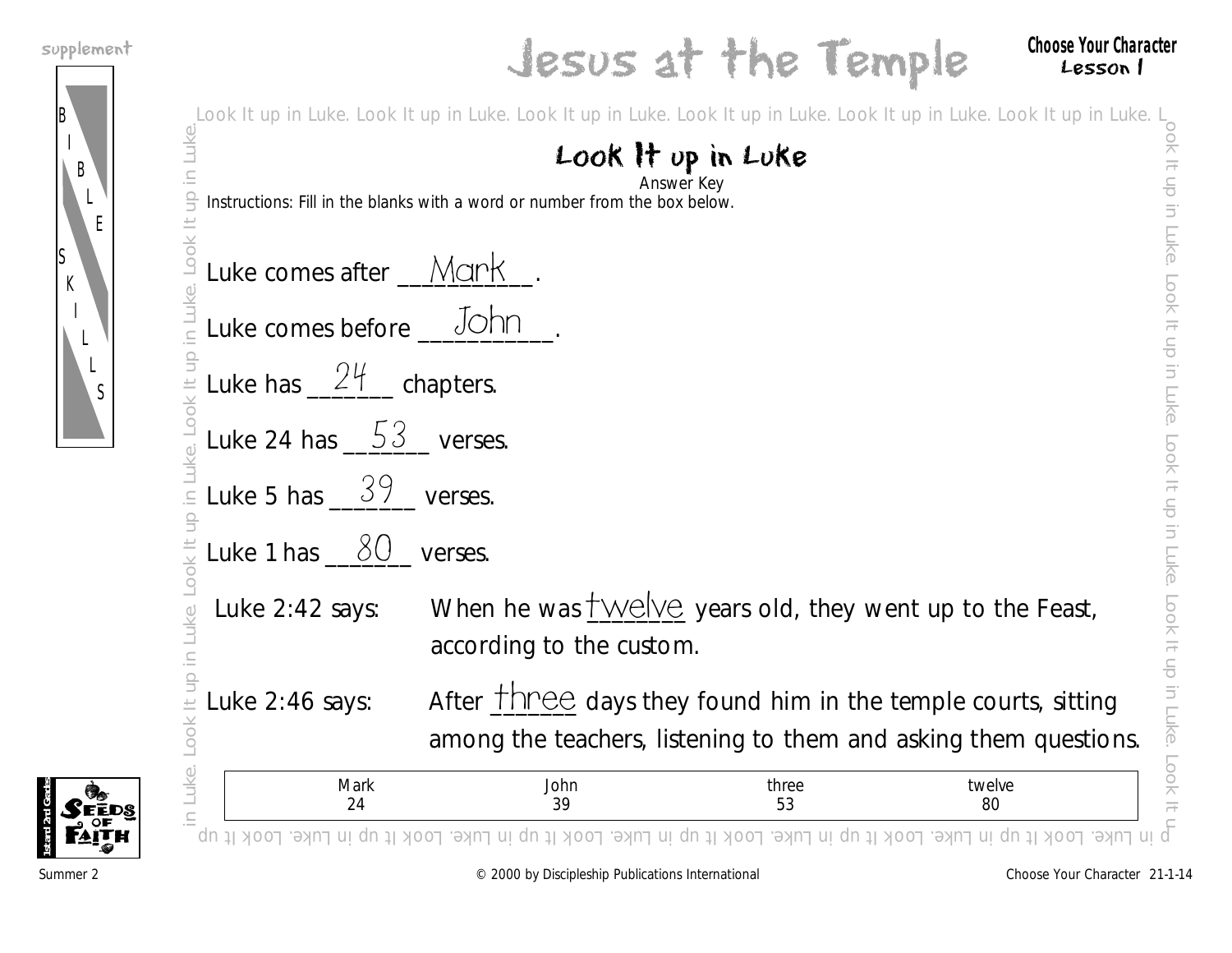

**1st and 2nd Grades**

Summer 2 Choose Your Character 21-1-15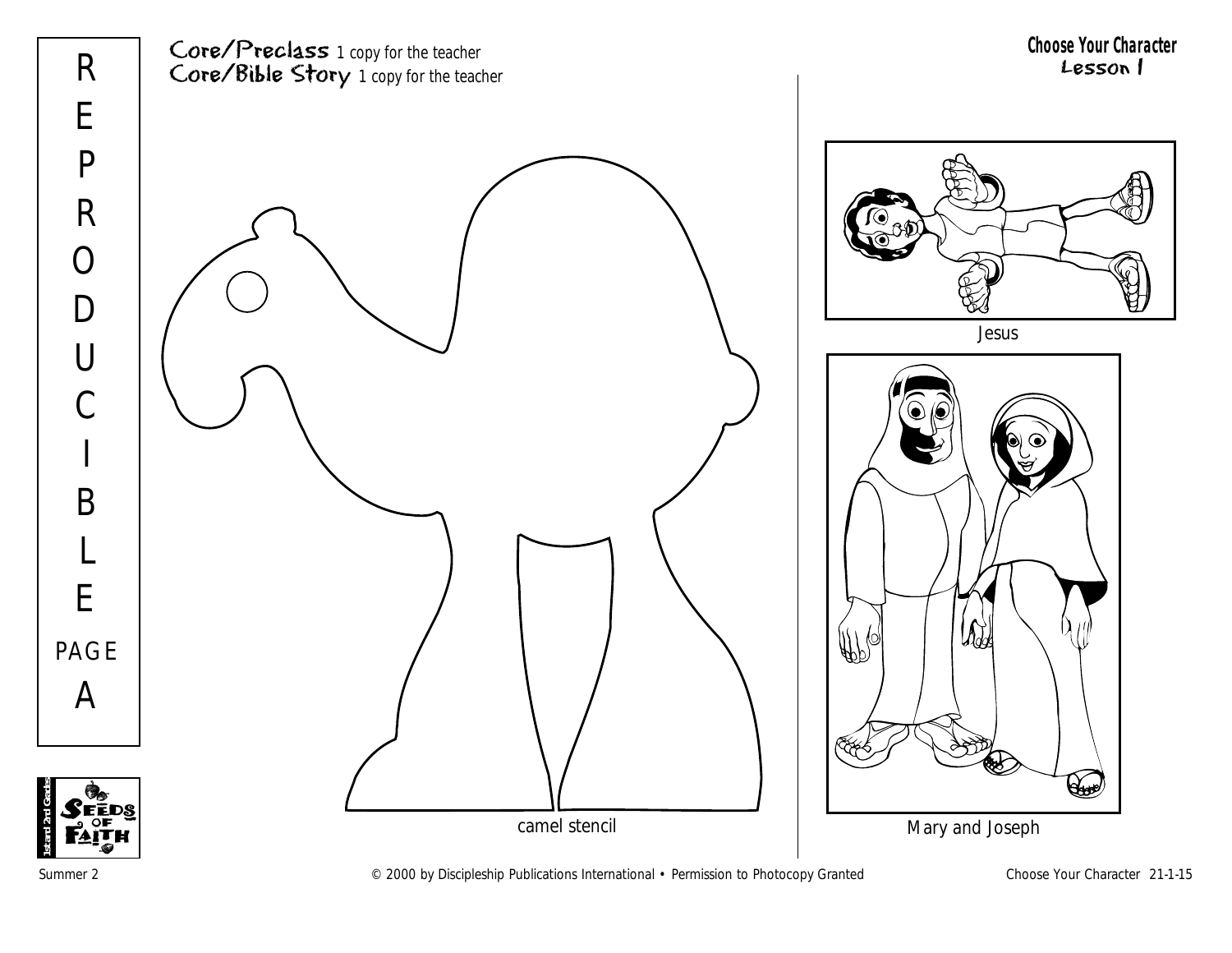R E P R O D U C I B L E PAGE B



**1st and 2nd Grades**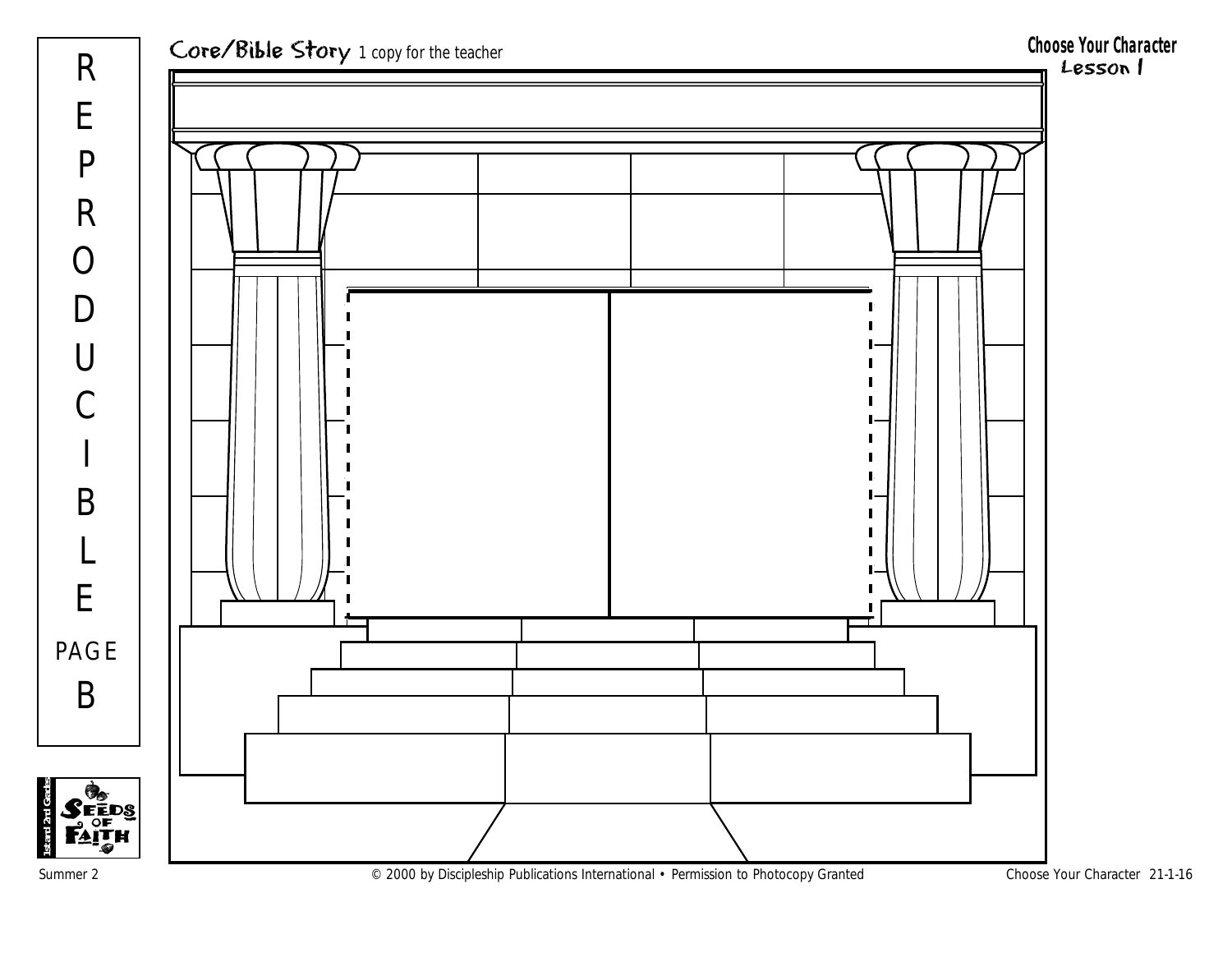

R

E

P

R

 $\bigcirc$ 

D

U

C

I

B

L

E

 $\overline{C}$ 





Jesus picture



Mary and Joseph picture

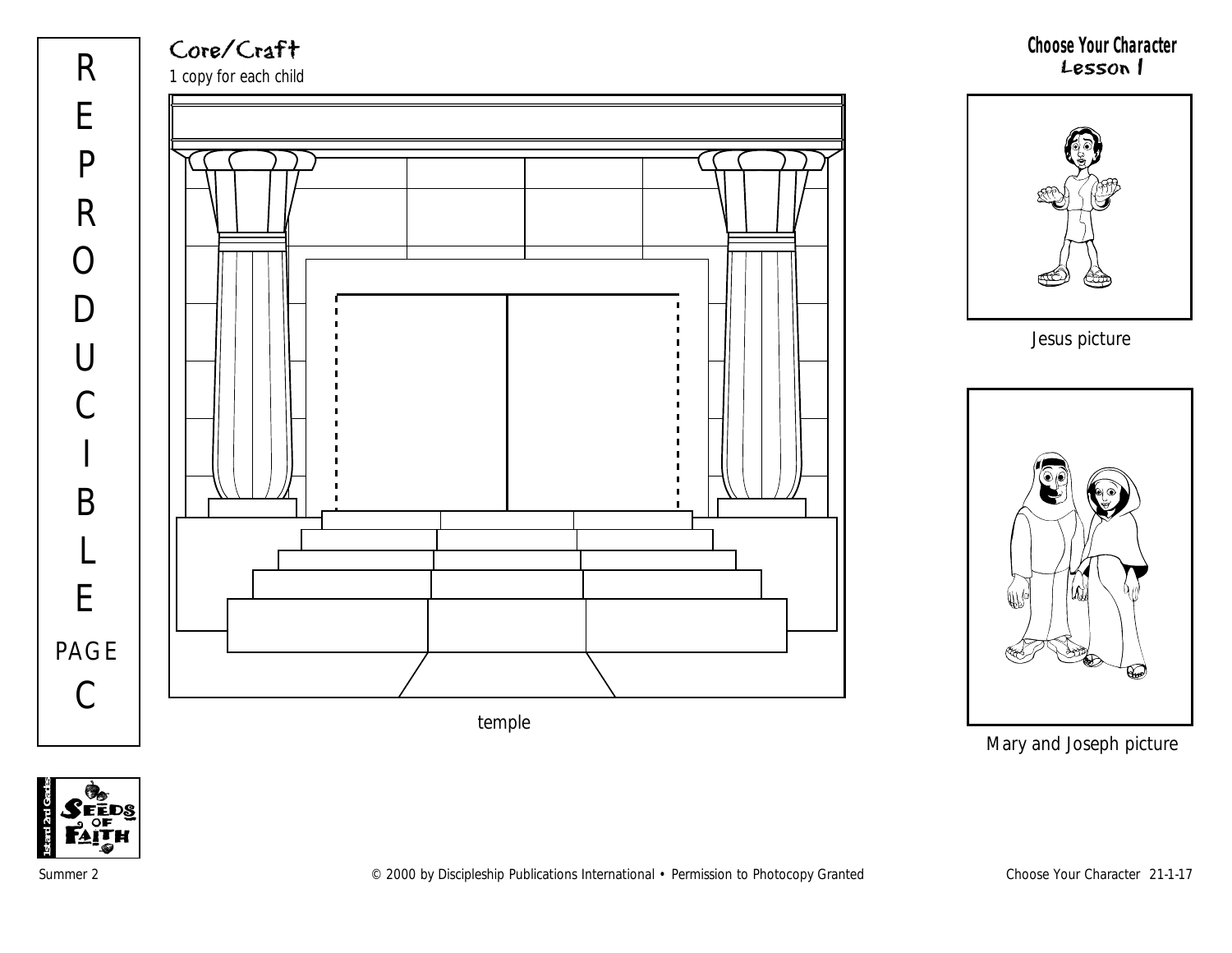This page intentionally left blank



Summer 2 Choose Your Character 21-1-18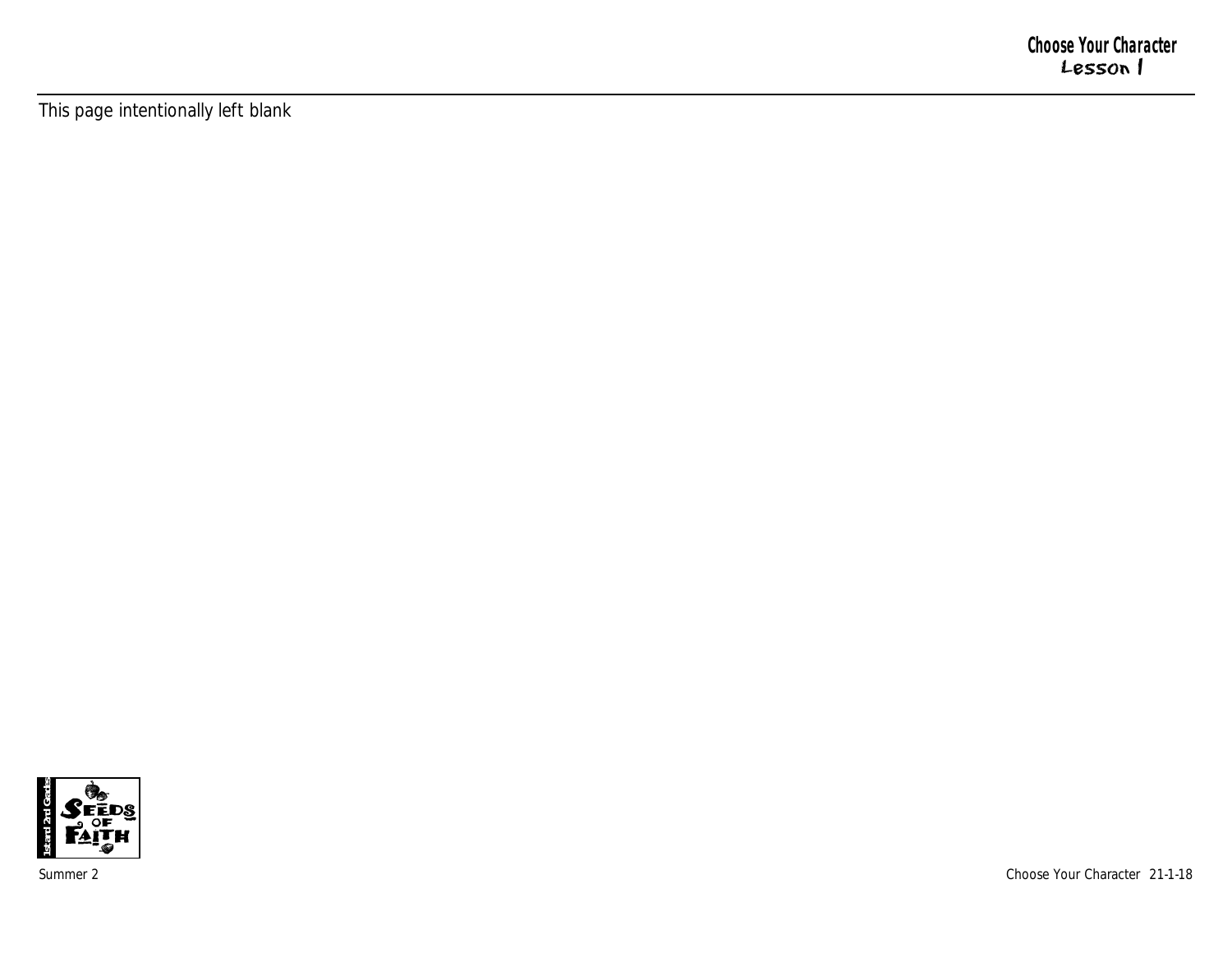

Summer 2 © 2000 by Discipleship Publications International • Permission to Photocopy Granted Choose Your Character 21-1-19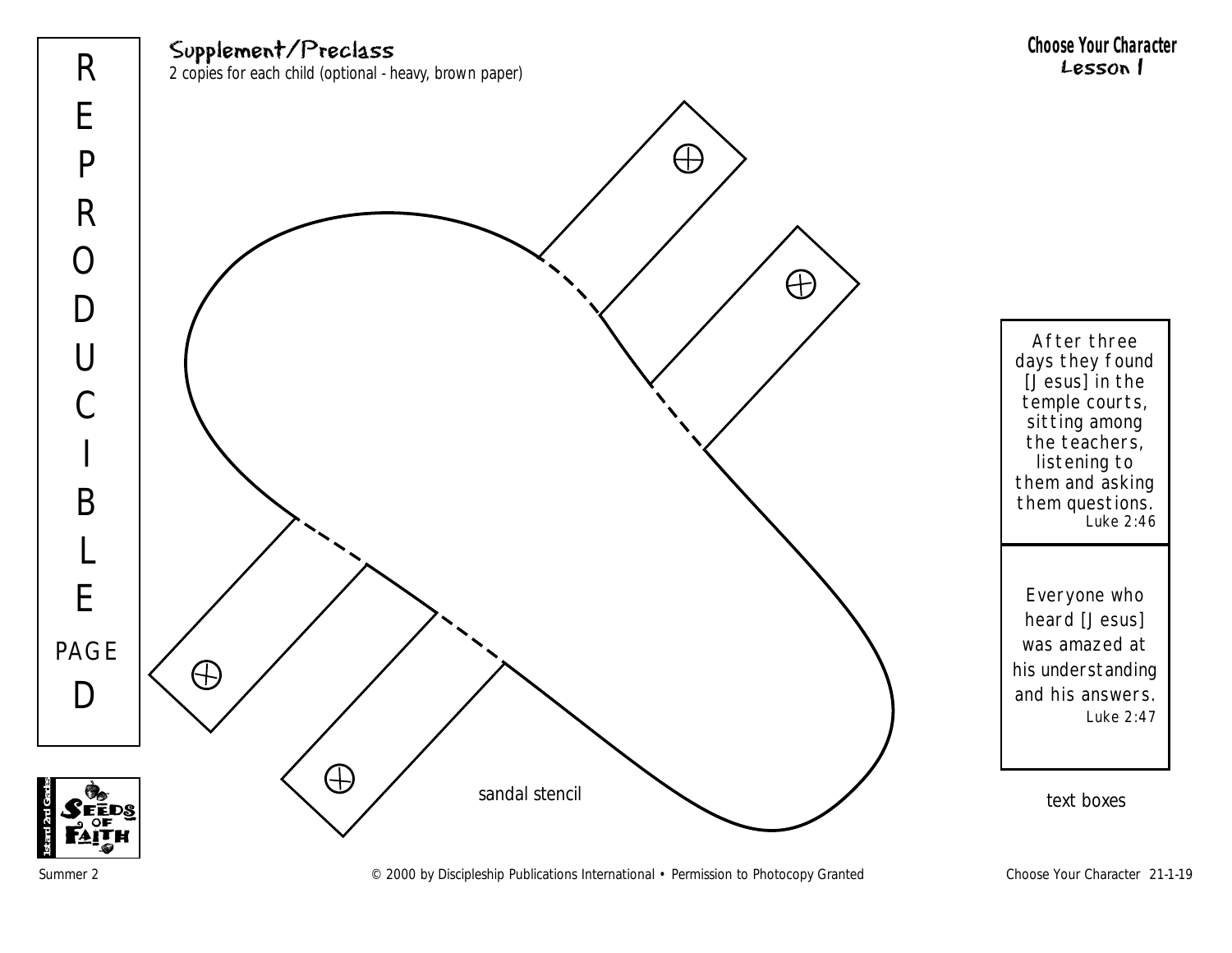Supplement/Game 1 copy for the teacher

**Choose Your Character** Lesson 1